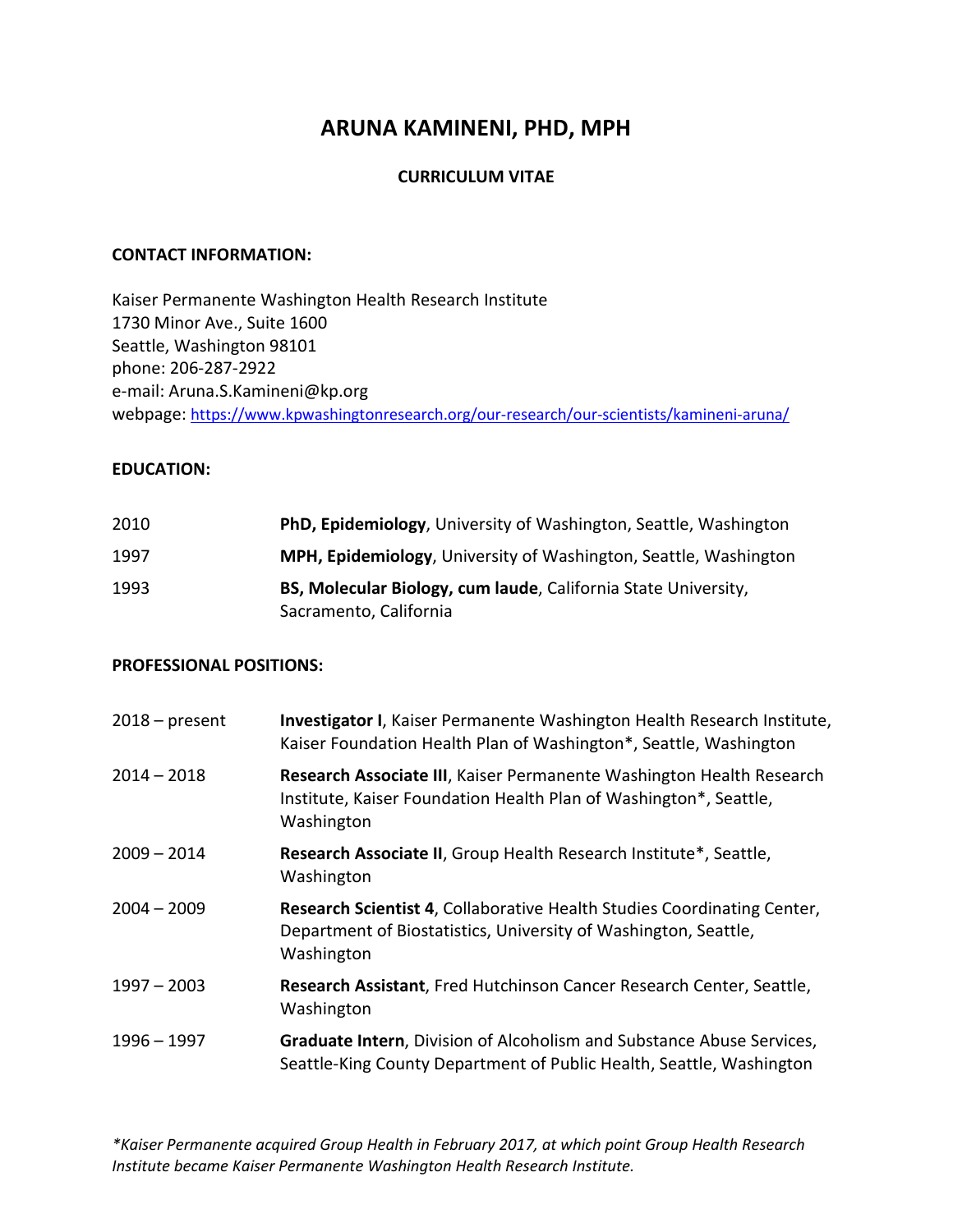| $1995 - 1996$ | Research Assistant, Arteriosclerosis Family Studies Unit, Department of<br>Epidemiology, University of Washington, Seattle, Washington |
|---------------|----------------------------------------------------------------------------------------------------------------------------------------|
| $1993 - 1995$ | Research Associate, Santa Cruz Biotechnology, Inc., Santa Cruz, California                                                             |
| $1992 - 1993$ | Laboratory Assistant II, Division of Hematology and Oncology, University<br>of California Davis Medical Center, Sacramento, California |

### **TEACHING HISTORY:**

| 2003          | Guest Lecturer, Epidemiology Journal Club, University of Washington,<br>Seattle, Washington                                                                                                 |
|---------------|---------------------------------------------------------------------------------------------------------------------------------------------------------------------------------------------|
| $1998 - 2000$ | Teaching Assistant, Introduction to Epidemiology, Extended MPH Degree<br>Program, University of Washington, Seattle, Washington                                                             |
| 1999          | Guest Lecturer, Epidemiology Journal Club, University of Washington,<br>Seattle, Washington                                                                                                 |
| 1997 - 1999   | Teaching Assistant, Applications of Epidemiologic Methods, Department<br>of Epidemiology, University of Washington, Seattle, Washington                                                     |
| 1997 – 1999   | <b>Teaching Assistant, Introduction to Epidemiology and Biostatistics,</b><br>Graduate Certificate Program, Department of Health Services, University<br>of Washington, Seattle, Washington |
| 1998          | Teaching Assistant, Descriptive Data Analysis and Interpretation,<br>Graduate Certificate Program, Department of Health Services, University<br>of Washington, Seattle, Washington          |

# **HONORS, AWARDS, SCHOLARSHIPS:**

| 2018          | Pacific Science Center Science Communication Fellowship and<br>Scholarship Award                                    |
|---------------|---------------------------------------------------------------------------------------------------------------------|
| 2016          | Group Health Research Institute* Morale Award, Honorable Mention                                                    |
| 2016          | Group Health Research Institute* Award for Most Publications – 2015<br>(Research Associate)                         |
| 2012          | Group Health Research Institute* Mentoring Award nominee                                                            |
| 2011          | HMO Research Network Early Career Investigator Award                                                                |
| 2011          | American Society of Preventive Oncology, abstract among top 14 at 35 <sup>th</sup><br><b>Annual Meeting</b>         |
| $2002 - 2003$ | National Institute of Health Cancer Epidemiology and Biostatistics<br>Training Program, Pre-doctoral Training Award |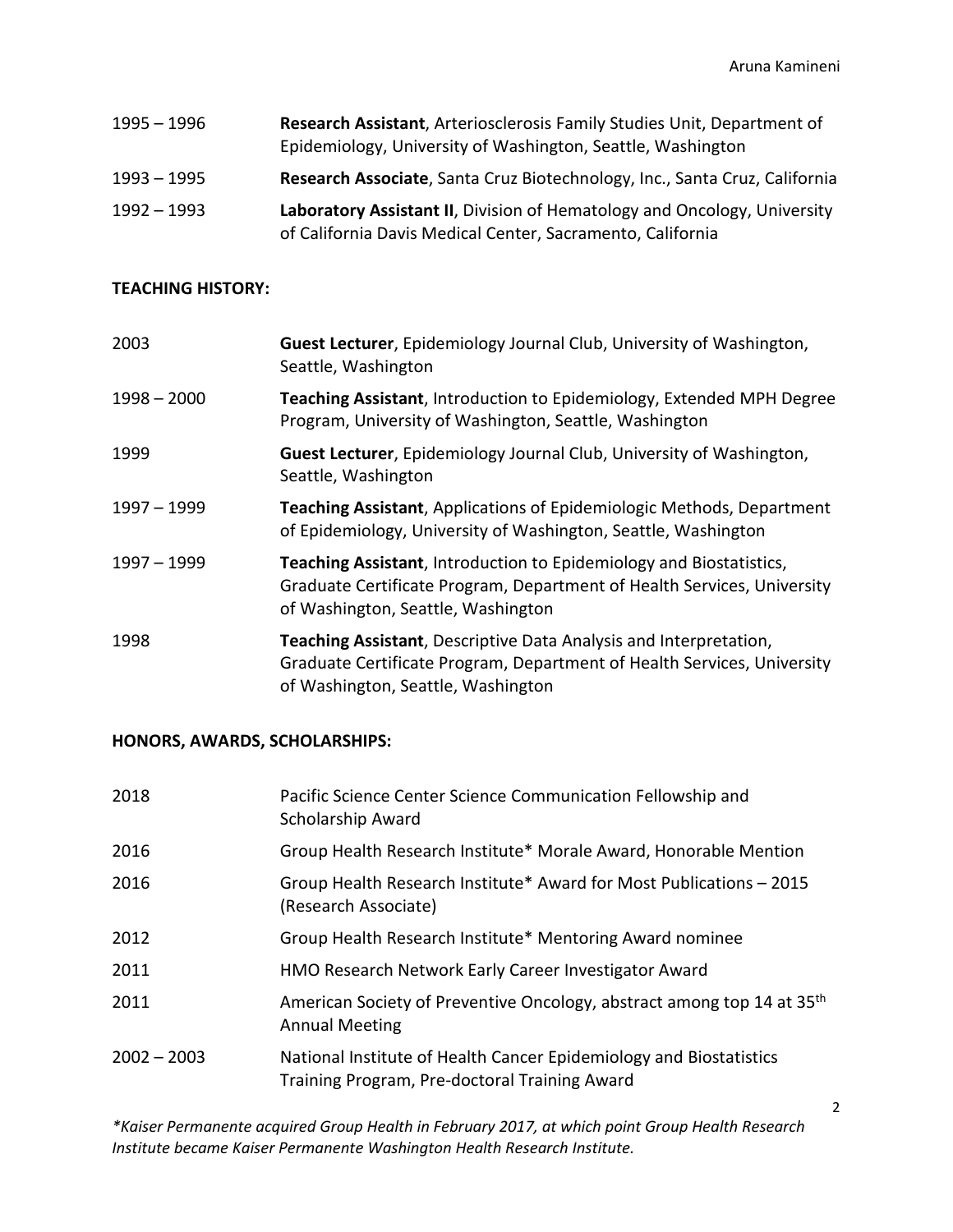| 1999          | University of Washington School of Public Health and Community<br><b>Medicine Outstanding Teaching Assistant</b>    |
|---------------|---------------------------------------------------------------------------------------------------------------------|
| $1996 - 1997$ | Kellogg Public Health Fellowship for Students of Color                                                              |
| $1995 - 1996$ | National Institute of Health Cancer Epidemiology and Biostatistics<br>Training Program, Pre-doctoral Training Award |
| 1993          | Cum laude, California State University, Sacramento                                                                  |

### **ADVISING AND FORMAL MENTORING:**

2011 – 2013 Doctoral Committee and Reading Committee member – Alison Silvis Rustagi, PhD student in Epidemiology, University of Washington, School of Public Health and Community Medicine

#### **RESEARCH SUPPORT:**

### **Active funding**

| $4/1/2018 - 3/31/2023$  | Multiple Principal Investigator - Multi-level Optimization of the<br>Cervical Cancer Screening Process in Diverse Settings &<br>Populations (METRICS), National Cancer Institute<br>(1UM1CA221940-01: Haas, Kamineni, Skinner, Tiro), Total direct<br>costs: \$3,018,897.                        |
|-------------------------|--------------------------------------------------------------------------------------------------------------------------------------------------------------------------------------------------------------------------------------------------------------------------------------------------|
| $4/1/2018 - 3/31/2023$  | <b>Multiple Principal Investigator - Optimizing Colorectal Cancer</b><br>Screening Precision and Outcomes in Community-based<br>Populations (PRECISE), National Cancer Institute<br>(1UM1CA222035-01: Corley, Chubak, Halm, Kamineni, Skinner,<br>Schottinger), Total direct costs: \$3,003,511. |
| $8/1/2017 - 12/31/2018$ | Co-Investigator and Cancer Cohort Lead - Kaiser Permanente<br>Research Bank. Kaiser Foundation Health Plan of Washington<br>Community Benefit (Ralston).                                                                                                                                         |
| <b>Completed</b>        |                                                                                                                                                                                                                                                                                                  |
| $9/5/2015 - 6/30/2019$  | Co-Investigator - Moderate Hypertension in Pregnancy: Safety<br>and Effectiveness of Treatment. National Institute of Child Health                                                                                                                                                               |

11/1/2014 – 9/29/2018 **Site Principal Investigator** – Federal Hepatitis C Virus Test & Cure Project (HCV-TAC), Centers for Disease Control and Prevention, Total direct costs: \$404,842 (original Site Principal Investigator: Scholes).

and Human Development (R01 HD082141: Dublin).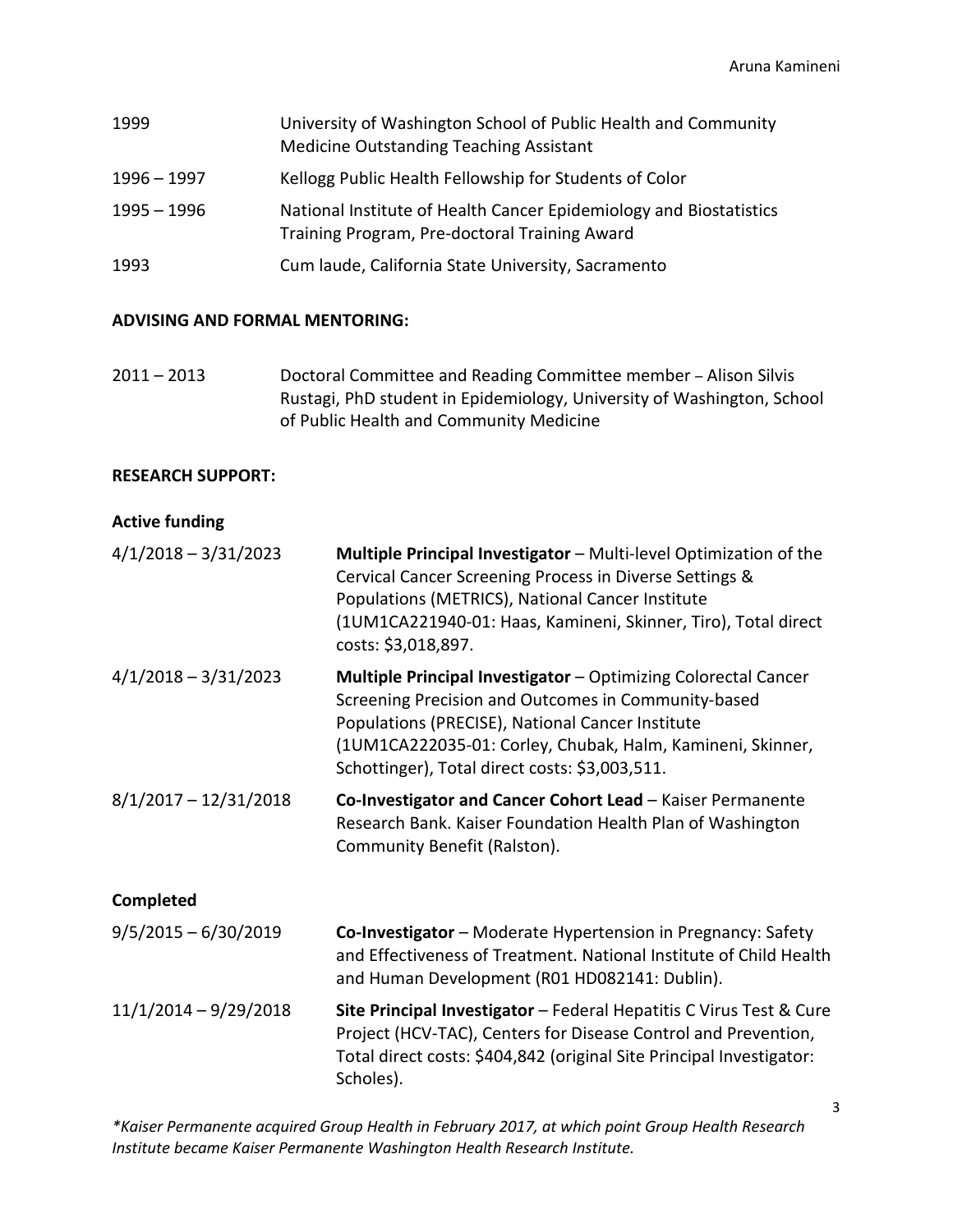| $6/1/2017 - 5/31/2018$   | Co-Principal Investigator - Population-Based Research Optimizing<br>Screening Through Personalized Regimens (PROSPR): Studying<br>Colorectal Cancer Effectiveness of Screening Strategies (SuCCESS)<br>and Cervical Cancer Unit (CCU) Close-out funding (U54 CA163261:<br>Chubak/Kamineni), Total direct costs: \$424,800. |
|--------------------------|----------------------------------------------------------------------------------------------------------------------------------------------------------------------------------------------------------------------------------------------------------------------------------------------------------------------------|
| $1/1/2018 - 6/30/2018$   | Principal Investigator - HPV Boost Pilot Study, Fred Hutchinson<br>Cancer Research Center, Total costs: \$10,036.                                                                                                                                                                                                          |
| $10/1/2017 - 12/31/2017$ | Principal Investigator - HPV Boost Pilot Study, Kaiser Permanente<br>Washington Health Research Institute Development Fund<br>(Kamineni), Total costs: \$16,083.                                                                                                                                                           |
| $10/1/2017 - 12/31/2017$ | Co-Investigator - Sessile Serrated Polyp Study, Kaiser Permanente<br>Washington Health Research Institute Development Fund<br>(Chubak).                                                                                                                                                                                    |
| $9/12/2016 - 7/31/2017$  | <b>Consultant</b> – The Efficacy of Sigmoidoscopy and Colonoscopy in<br>Preventing Incidence of and Deaths from Colorectal Cancer.<br>National Cancer Institute (HHSN261201600160M: Kamineni).                                                                                                                             |
| $6/1/2014 - 5/31/2017$   | Co-Principal Investigator - Studying Colorectal Cancer:<br>Effectiveness of Screening Strategies (SuCCESS) Cervical Cancer<br>Unit (CCU). National Cancer Institute (U54 CA 163261-04S:<br>Chubak/Kamineni), Total direct costs: \$811,431.                                                                                |
| $9/1/2011 - 5/31/2017$   | Co-Investigator and Screening Process Documentation Unit<br>Director - Studying Colorectal Cancer: Effectiveness of Screening<br>Strategies (SuCCESS). National Cancer Institute (U54 CA163261:<br>Chubak).                                                                                                                |
| $4/22/2013 - 3/31/2017$  | Co-Investigator - A Cohort Study of Sessile Serrated Polyps and<br>Subsequent Colorectal Neoplasia. National Cancer Institute (R01<br>CA168338: Newcomb).                                                                                                                                                                  |
| $8/1/2015 - 12/31/2016$  | Principal Investigator - ICD-10 Transition Preparation. Group<br>Health Research Institute* (Kamineni), Total costs: \$91,349.                                                                                                                                                                                             |
| $3/1/2013 - 7/31/2015$   | Co-Investigator - EPCs IV Task Order 4: EPC To Chubak. Agency<br>for Healthcare Research and Quality (HSA290201200015i:<br>Whitlock).                                                                                                                                                                                      |
| $9/30/2008 - 8/31/2013$  | Site Principal Investigator - Effective Communication for<br>Preventing and Responding to Oncology Adverse Events: Cancer<br>Research Network Cancer Communication Research Center (CRN<br>CCRC). National Cancer Institute (P20 CA137219: Dearing).                                                                       |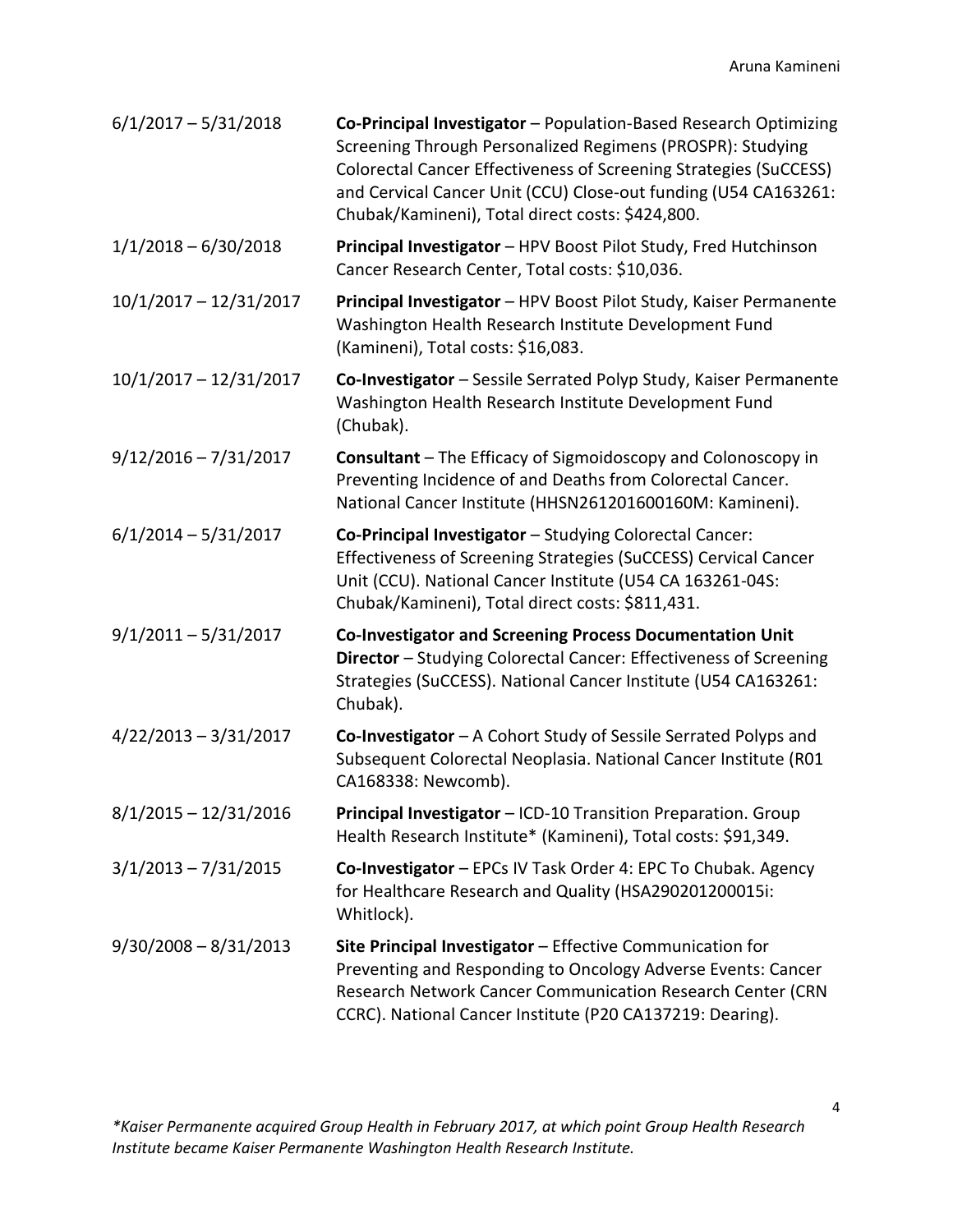| $9/1/2012 - 8/31/2013$  | Co-Investigator - Multi-Center Study of Pancreatic Cancer<br>Etiology (PACIFIC) Completion. Group Health Research Institute*<br>(Rutter).                                                                                                                                   |
|-------------------------|-----------------------------------------------------------------------------------------------------------------------------------------------------------------------------------------------------------------------------------------------------------------------------|
| $9/10/2008 - 7/31/2013$ | Co-Investigator - Long-Term Survivorship in Older Women with<br>Early Stage Breast Cancer (BOW II). National Cancer Institute (R01<br>CA093772: Silliman).                                                                                                                  |
| $9/1/2011 - 8/31/2012$  | Site Principal Investigator - Efficacy of cervical cancer screening<br>to prevent cervical cancer mortality among women ages 55-79<br>years: a population-based, case-control study. National Cancer<br>Institute (K05 CA092002: Weiss). Total direct costs: \$19,264.      |
| 9/30/2009-8/31/2012     | Co-Investigator - Cancer Screening Effectiveness and Research in<br>Community-based Healthcare (SEARCH). National Cancer Institute<br>(UC2 CA148576: Buist/Doubeni).                                                                                                        |
| 1/15/1999-8/14/2015     | Epidemiologist/Analyst - Multi-Ethnic Study of Atherosclerosis<br>(MESA). National Heart Lung and Blood Institute (N01 HC95159:<br>Kronmal).                                                                                                                                |
| 9/1/2009-6/30/2013      | Epidemiologist/Analyst - Determinants and Consequences of<br>Diabetes in Older Adults. National Heart Lung and Blood Institute<br>(R01 HL094555: Mukamal).                                                                                                                  |
| 6/1/2008-5/31/2011      | Epidemiologist/Analyst - Cardiovascular Health Study (CHS) -<br>Transition Phase. National Heart Lung and Blood Institute<br>(HHSN268200800007C: Arnold/Kronmal).                                                                                                           |
| 6/1/2005/-12/31/2008    | Epidemiologist/Analyst - Diabetes and Cardiovascular Disease.<br>AMGEN (639434 K3: Siscovick).                                                                                                                                                                              |
| 4/1/2001-3/31/2006      | Research Assistant - HPV: Biology, Clinical Significance and<br>Epidemiology - Project 1: Anogenital Cancer: Prevalence, Natural<br>History and Risk Factors for Primary and Secondary Tumors<br>(Daling). National Cancer Institute (P01 CA 42792:<br>McDougall/Galloway). |
| 9/30/2000-9/29/2002     | Research Assistant - SEER Special Studies #7: Pregnancy<br>Outcomes in Childhood Cancer Survivors (Mueller). National<br>Cancer Institute (N01 CN 67009: Thomas).                                                                                                           |
| 9/29/1999-8/31/2002     | Co-Investigator - Cervical Cancer Screening Efficacy in Older<br>Women. National Cancer Institute (R03 CA 84540-01: Weiss).<br>Total direct costs: \$99,970.                                                                                                                |

# **BIBLIOGRAPHY:**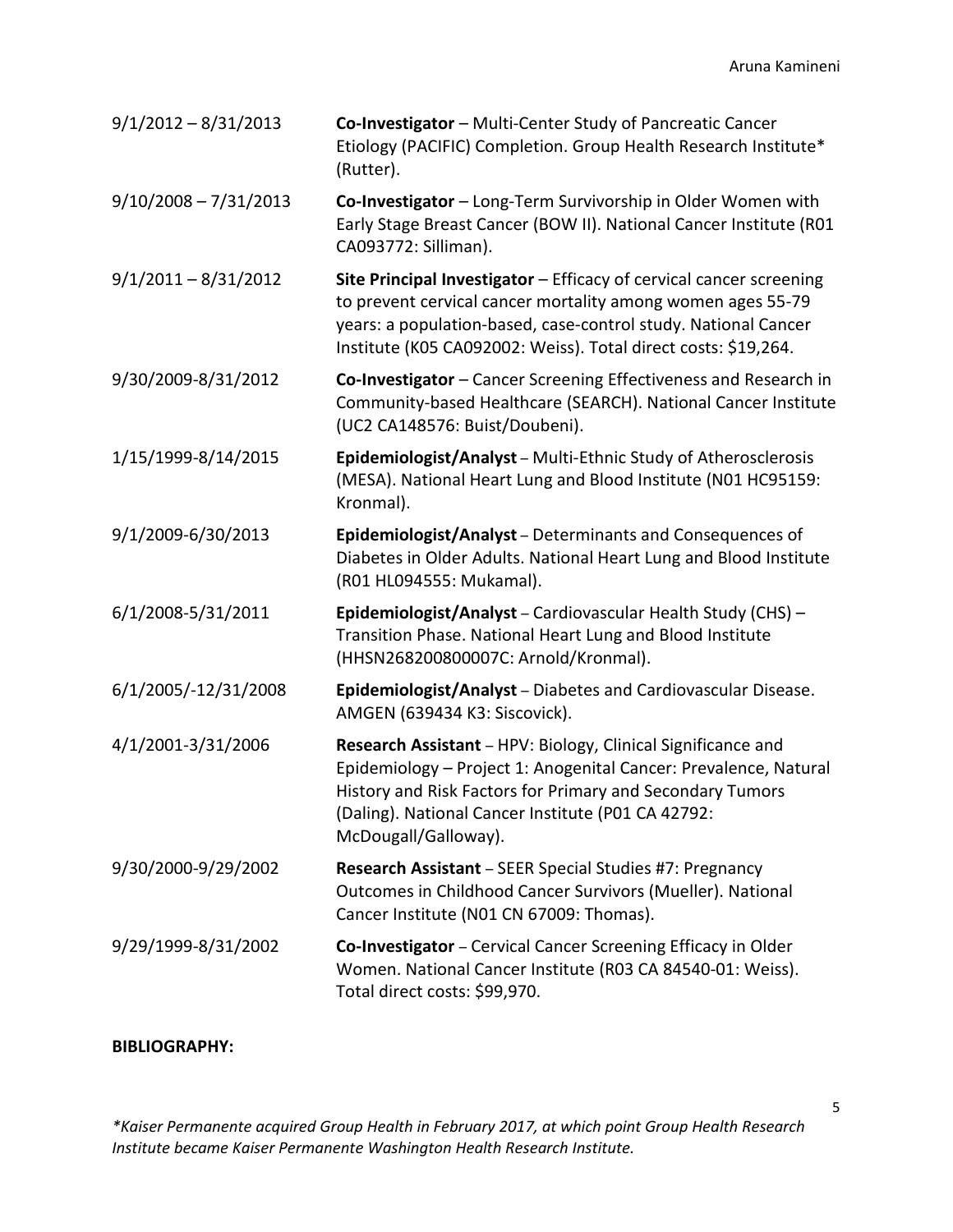### **Peer-reviewed research articles**

- 1. Doria-Rose VP, **Kamineni A**, Barrett MJ, Ko C, Weiss NS. Case-control studies of the efficacy of screening tests that seek to prevent cancer incidence: can we utilize administrative claims data that do not provide information regarding test indication? *Am J Epidemiol*. In press.
- 2. Chubak J, McLerran DF, Zheng Y, Singal AG, Corely DA, Doria-Rose VP, Doubeni CA, **Kamineni A**, Haas JS, Halm EA, Skinner CS, Zauber AG, Wernli KJ, Beaber EF. Receipt of Colonoscopy Following Diagnosis of Advanced Adenomas: An Analysis within Integrated Healthcare Delivery Systems. *Cancer Epidemiol Biomarkers Prev* 2018 Nov 20.
- 3. **Kamineni A**, Tiro JA, Beaber EF, Silverberg MJ, Wheeler CM, Chao CR, Chubak J, Skinner CS, Corley DA, Kim JJ, Balasubramanian BA, Doria-Rose VP. Cervical Cancer Screening Research in the PROSPR I Consortium: Rationale, Methods, and Baseline Findings from a U.S. Cohort. *Int J Cancer* 2018 Oct 24.
- 4. Selby K, Jensen CD, Zhao WK, Chubak J, Halm EA, Skinner CS, **Kamineni A**, Lee JK, Schottinger JE, Contreras R, Ghai NR, Doubeni CA, Levin TR, Corley DA. Influence of varying quantitative fecal immunochemical test cut-offs on sensitivity and specificity for colorectal cancer detection: a community-based cohort study. *Ann Intern Med*. 2018 Oct 2;169(7):439-447.
- 5. Mazor KM, **Kamineni A**, Roblin DW, Anau J, Robinson BE, Dunlap B, Firneno C, Gallagher TH. Encouraging patients to speak up about problems in cancer care. *J Patient Saf.* 2018 Jun 27.
- 6. Singal AG, Corley DA, **Kamineni A**, Garcia M, Zheng Y, Doria-Rose PV, Quinn VP, Jensen CD, Chubak J, Tiro J, Doubeni CA, Ghai NR, Skinner CS, Wernli K, Halm EA. Patterns and predictors of repeat fecal immunochemical and occult blood test screening in four large health care systems in the United States. *Am J Gastroenterol*. 2018 Feb 27.
- 7. Hubbard RA, Johnson E, Chubak J, Wernli KJ, **Kamineni A**, Bogart A, Rutter CM. Accounting [for misclassification in electronic health records-derived exposures using](https://www.ncbi.nlm.nih.gov/pubmed/28943779)  [generalized linear finite mixture models.](https://www.ncbi.nlm.nih.gov/pubmed/28943779) *Health Serv Outcomes Res Methodol*. 2017 Jun; 17(2):101-112.
- 8. Balasubramanian BA, Garcia MP, Corley DA, Doubeni CA, Haas JS, **Kamineni A**, Quinn VP, Wernli K, Zheng Y, Skinner CS. Racial/ethnic differences in obesity and comorbidities between safety-net- and non safety-net integrated health systems. *Medicine* (Baltimore). 2017 Mar; 96(11):e6326.
- 9. Habbema D, Weinmann S, Arbyn M, **Kamineni A**, Williams AE, de Kok IM, van Kemenade F, Field TS, van Rosmalen J, Brown M. Harms of Cervical Cancer Screening in the United States and the Netherlands. *Int J Cancer*. 2016 Nov 16.
- 10. Zhang M, Wang Z, Obazee O, et al. Three new pancreatic cancer susceptibility signals identified on chromosomes 1q32.1, 5p15.33 and 8q24.21. *Oncotarget*. 2016 October 11;7(41):66328-66343.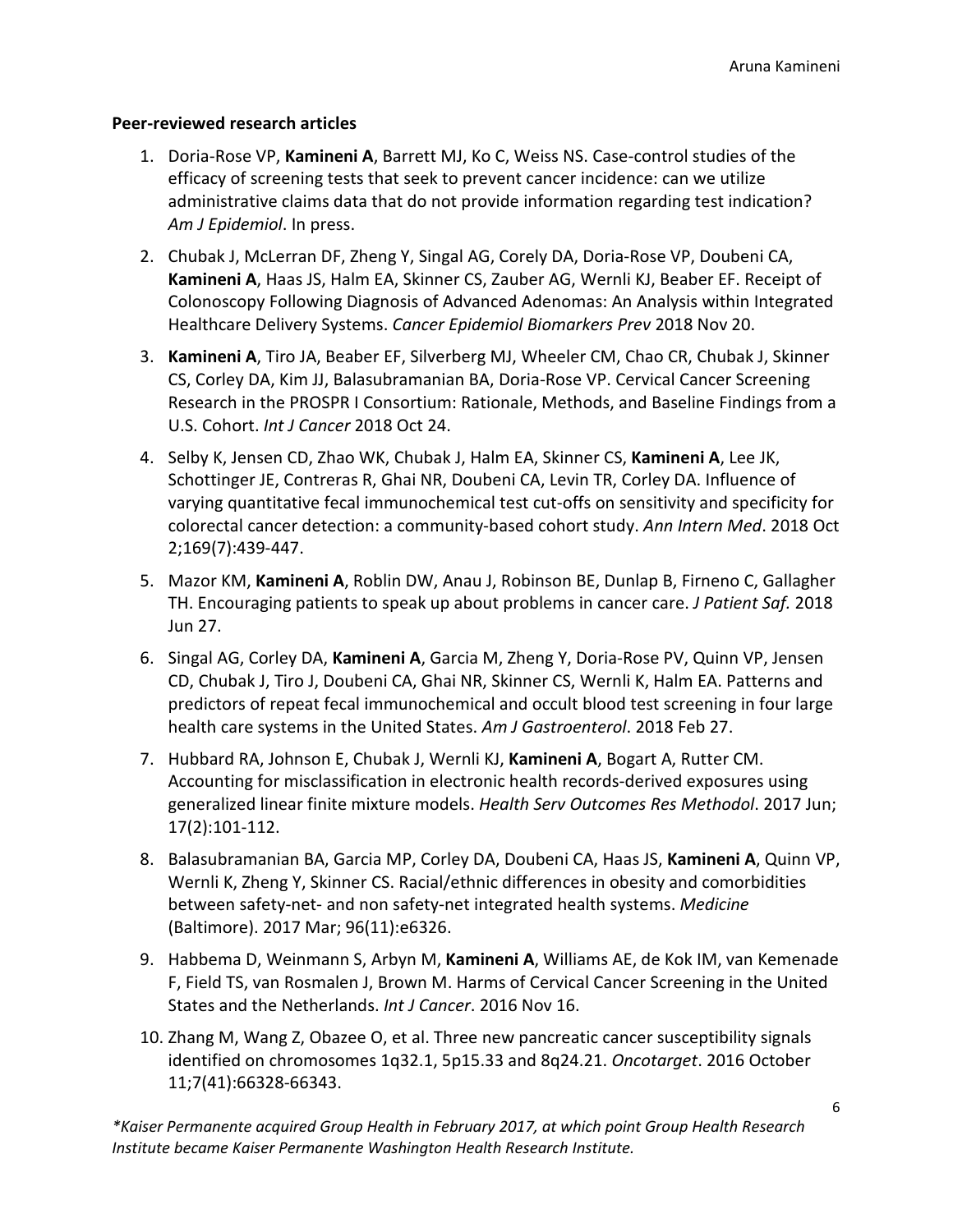- 11. Shortreed SM, Johnson EJ, Rutter CM, **Kamineni A**, Wernli KJ, Chubak J. Cohort restriction based on prior enrollment: examining potential biases in estimating cancer and mortality risk. *Observational Studies.* 2016 Aug; 2:51-64.
- 12. Klabunde CN, Zheng Y, Quinn VP, Beaber EF, Rutter CM, Halm EA, Chubak J, Doubeni CA, Haas JS, **Kamineni A**, Schapira M, Vacek PM, Garcia MP, Corley DA: PROSPR Consortium. Influence of age and comorbidity on completion of colorectal cancer screening in the elderly. *Am J Prev Med*. 2016 Sep; 51(3):e67-75.
- 13. Chubak J, Whitlock EP, Williams SB, **Kamineni A**, Burda BU, Buist DSM, Anderson ML. Aspirin for the prevention of cancer incidence and mortality: systematic evidence reviews for the U.S. Preventive Services Task Force. *Ann Intern Med.* 2016 Jun 21;164(12):814-25.
- 14. Corley DA, Haas JS, Kobrin S. Reducing variation in the "standard of care" for cancer screening: Recommendations from the PROSPR Consortium. *JAMA*. 2016 May 17;315(19):2067-8.
- 15. Chubak J, Garcia MP, Burnett-Hartman A, Zheng Y, Corley DA, Halm EA, Singal AG, Klabunde CN, Doubeni CA, **Kamineni A**, Levin TR, Schottinger JE, Green BB, Quinn VP, Rutter CM. Time to colonoscopy after positive fecal blood test in four U.S. healthcare systems. *Cancer Epidemiol Biomarkers Prev*. 2016 Feb;25(2):344-50.
- 16. Tosteson AN, Beaber EF, Tiro J, Kim J, McCarthy AM, Quinn VP, Doria-Rose VP, Wheeler CM, Barlow WE, Bronson M, Garcia M, Corley DA, Haas JS, Halm EA, **Kamineni A**, Rutter CM, Tosteson TD, Trentham-Dietz A, Weaver DL; PROSPR consortium. [Variation in](http://www.ncbi.nlm.nih.gov/pubmed/26658934)  [Screening Abnormality Rates and Follow-Up of Breast, Cervical and Colorectal Cancer](http://www.ncbi.nlm.nih.gov/pubmed/26658934)  [Screening within the PROSPR Consortium.](http://www.ncbi.nlm.nih.gov/pubmed/26658934) *J Gen Intern Med*. 2016 Apr;31(4):372-9.
- 17. Sampson JN, Wheeler WA, Yeager M, et al. [Analysis of Heritability and Shared](http://www.ncbi.nlm.nih.gov/pubmed/26464424)  [Heritability Based on Genome-Wide Association Studies for](http://www.ncbi.nlm.nih.gov/pubmed/26464424) Thirteen Cancer Types. *J Natl Cancer Inst*. 2015 Oct 12;107(12):djv279.
- 18. Adams KF, Johnson EA, Chubak J, **Kamineni A**, Doubeni CA, Buist DS, Williams AE, Weinmann S, Doria-Rose VP, Rutter CM[. Development of an Algorithm to Classify](http://www.ncbi.nlm.nih.gov/pubmed/26290883)  [Colonoscopy Indication from Coded Health Care Data.](http://www.ncbi.nlm.nih.gov/pubmed/26290883) *eGEMS* (Wash DC). 2015 May 18;3(1):1171.
- 19. Weinmann S, Williams AE, **Kamineni A**, Buist DS, Masterson EE, Stout NK, Stark A, Ross TR, Owens CL, Field TS, Doubeni CA[. Cervical cancer screening and follow-up in 4](http://www.ncbi.nlm.nih.gov/pubmed/25989253)  [geographically diverse US health care systems, 1998 through 2007.](http://www.ncbi.nlm.nih.gov/pubmed/25989253) *Cancer*. 2015 Sep 1;121(17):2976-83.
- 20. Beaber EF, Kim JJ, Schapira MM, Tosteson AN, Zauber AG, Geiger AM, **Kamineni A**, Weaver DL, Tiro JA; Population-based Research Optimizing Screening through Personalized Regimens Consortium. [Unifying screening processes within the PROSPR](http://www.ncbi.nlm.nih.gov/pubmed/25957378)  [consortium: a conceptual model for breast, cervical, and colorectal cancer screening.](http://www.ncbi.nlm.nih.gov/pubmed/25957378) *J Natl Cancer Inst*. 2015 May 7;107(6):djv120.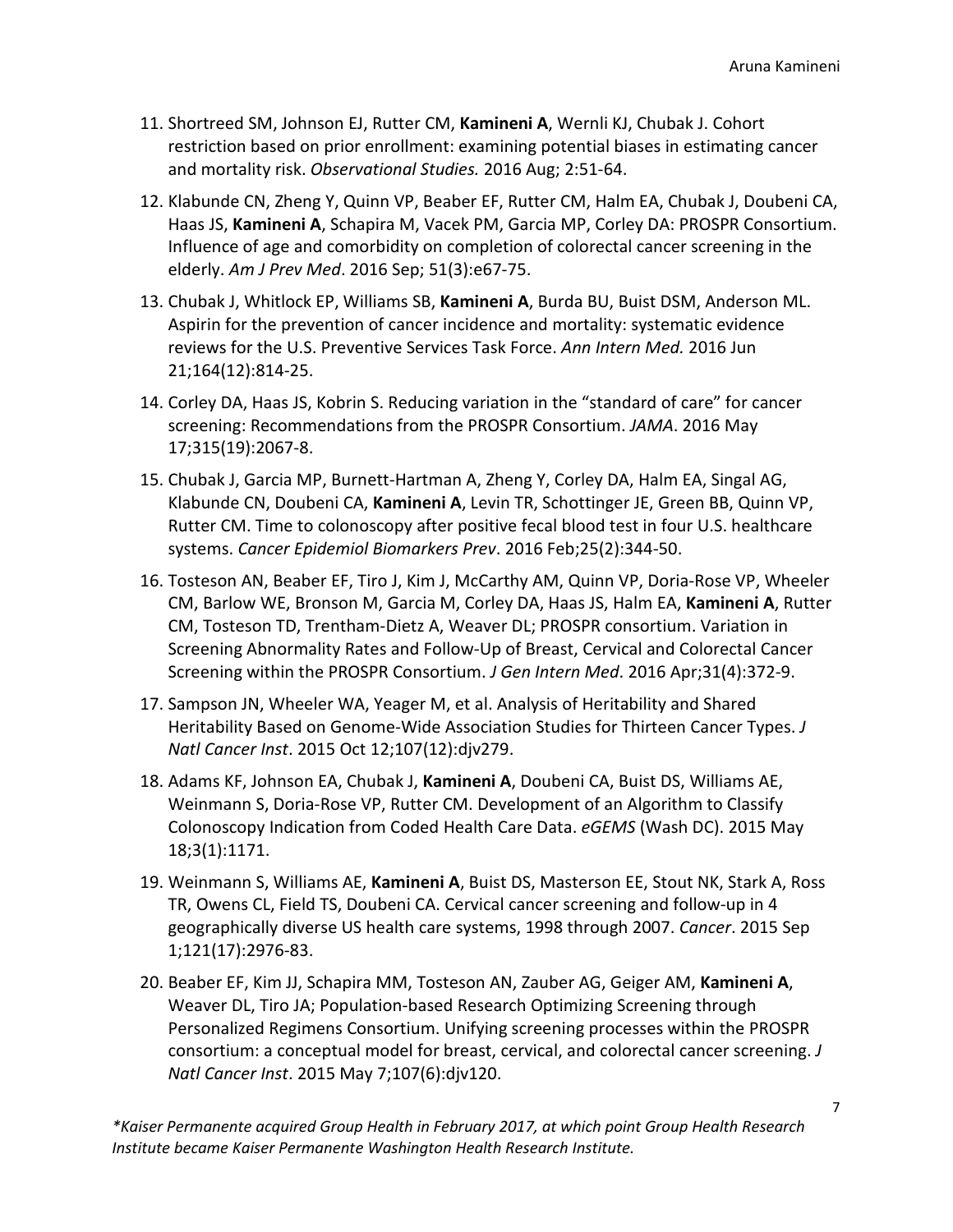- 21. Arem H, Yu K, Xiong X, Moy K, et al. [Vitamin D metabolic pathway genes and pancreatic](http://www.ncbi.nlm.nih.gov/pubmed/25799011)  [cancer risk.](http://www.ncbi.nlm.nih.gov/pubmed/25799011) *PLoS One*. 2015 Mar 23;10(3):e0117574.
- 22. Rutter CM, Greenlee RT, Johnson E, Stark A, Weinmann S, **Kamineni A**, Adams K, Doubeni CA. Prevalence of colonoscopy before age 50. *Prev Med*. 2015 Mar;72:126-9.
- 23. Chubak J, Hubbard RA, Johnson E, **Kamineni A**, Rutter CM. Assessing the effectiveness of a cancer screening test in the presence of another screening modality. *J Med Screen*. 2015 Jun;22(2):69-75.
- 24. Owens CL, Buist DS, Peterson D, **Kamineni A**, Weinmann S, Ross T, Williams AE, Stark A, Adams KF, Doubeni CA, Field TS. Follow-up and clinical significance of unsatisfactory liquid-based Papanicolaou tests. *Cancer Cytopathol*. 2015 Jan;123(1):59-65.
- 25. Wolpin BM, Rizzato C, Kraft P, et al. [Genome-wide association study identifies multiple](http://www.ncbi.nlm.nih.gov/pubmed/25086665)  [susceptibility loci for pancreatic cancer.](http://www.ncbi.nlm.nih.gov/pubmed/25086665) *Nat Genet*. 2014 Sep;46(9):994-1000.
- 26. Wang Z, Zhu B, Zhang M, et al. [Imputation and subset-based association analysis across](http://www.ncbi.nlm.nih.gov/pubmed/25027329)  [different cancer types identifies multiple independent risk loci in the TERT-CLPTM1L](http://www.ncbi.nlm.nih.gov/pubmed/25027329)  [region on chromosome 5p15.33.](http://www.ncbi.nlm.nih.gov/pubmed/25027329) *Hum Mol Genet*. 2014 Dec 15;23(24):6616-33.
- 27. Tiro JA, **Kamineni A**, Levin TR, Zheng Y, Schottinger JS, Rutter CM, Corley DA, Skinner CS, Chubak J, Doubeni CA, Halm EA, Gupta S, Wernli KJ, Klabunde C. The colorectal cancer screening process in community settings: a conceptual model for the population-based research optimizing screening through personalized regimens consortium. *Cancer Epidemiol Biomarkers Prev*. 2014 Jul;23(7):1147-58.
- 28. Wernli KJ, Hubbard RA, Johnson E, Chubak J, **Kamineni A**, Green BB, Rutter CM. Patterns of colorectal cancer screening uptake in newly eligible men and women. *Cancer Epidemiol Biomarkers Prev*. 2014 Jul;23(7):1230-7.
- 29. Rustagi AS, **Kamineni A**, Weinmann S, Reed SD, Newcomb PA, Etzioni RB, Weiss NS. Cervical screening and cervical cancer death among older women: a population-based, case-control study. *Am J Epidemiol*. 2014 May 1;179(9):1107-14.
- 30. Haque R, Prout M, Geiger AM, **Kamineni A**, Thwin SS, Avila C, Silliman RA, Quinn V, Yood MU. Comorbidities and cardiovascular disease risk in older breast cancer survivors. *Am J Manag Care*. 2014;20(1):86-92.
- 31. Johnson KE, **Kamineni A**, Fuller S, Olmstead D, Wernli KJ. How the provenance of electronic health record data matters for research: a case example using system mapping. *eGEMs*. (Wash DC). 2014 Apr 16;2(1):1058.
- 32. Austin MA, Kuo E, Van Den Eeden SK, Mandelson MT, Brentnall TA, **Kamineni A**, Potter JD. Family history of diabetes and pancreatic cancer as risk factors for pancreatic cancer: The PACIFIC study. *Cancer Epidemiol Biomarkers Prev*. 2013 Oct; 22(10):1913-7.
- 33. Rustagi AS, **Kamineni A**, Weiss NS. Point: Cervical cancer screening guidelines should consider observational data on screening efficacy in older women. *Am J Epidemiol*. 2013 Oct 1; 178(7):1020-2.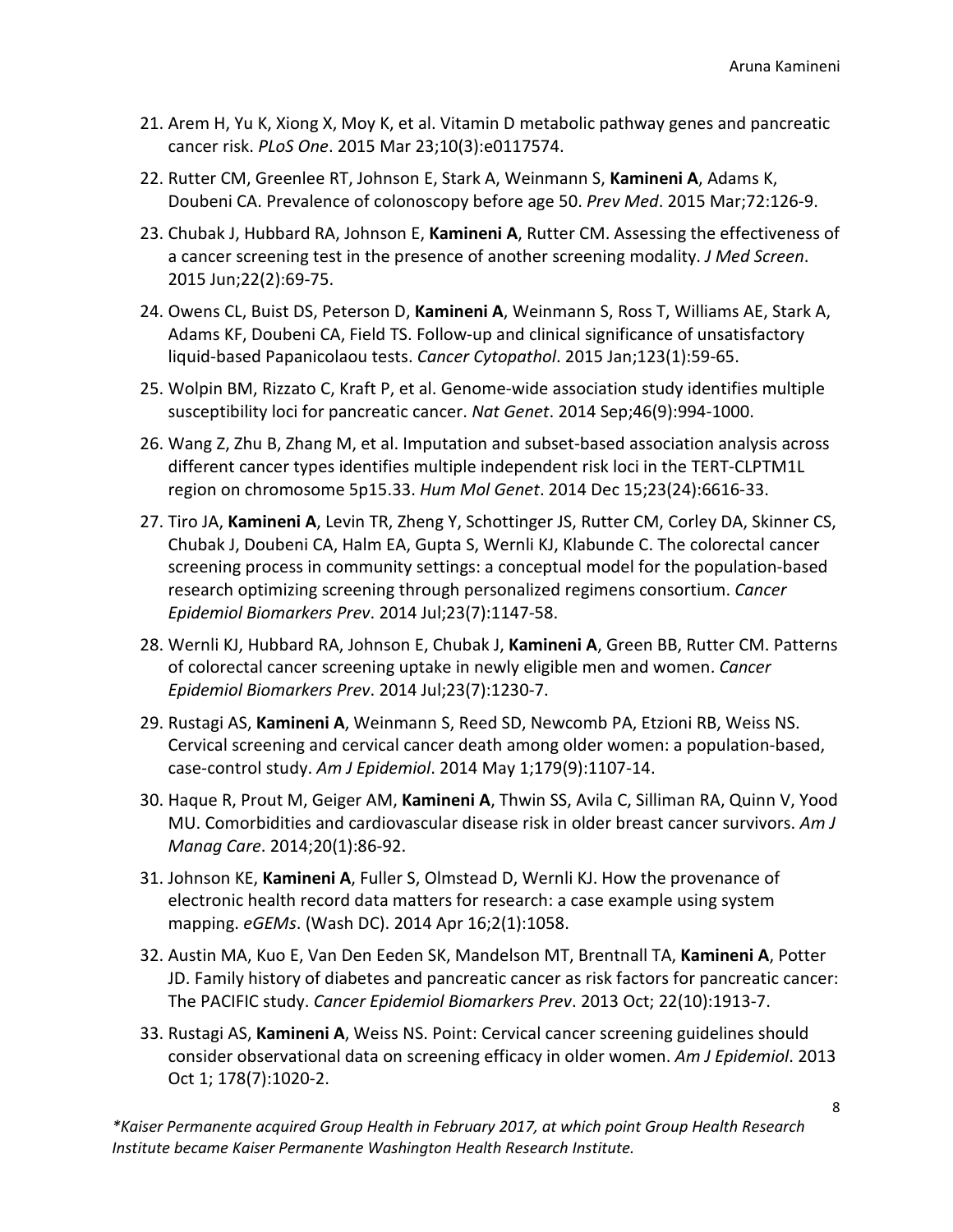- 34. Rustagi AS, **Kamineni A**, Weiss NS. Reponse to counterpoint: Efficacy of cervical cancer screening in older women. *Am J Epidemiol*. 2013 Oct 1; 178(7):1027.
- 35. **Kamineni A**, Weinmann S, Shy KK, Glass AG, Weiss NS. Efficacy of screening in preventing cervical cancer among older women. *Cancer Causes Control*. 2013 Sep; 24(9):1653-60.
- 36. Owens CL, Peterson D, **Kamineni A**, Buist DS, Weinmann S, Ross TR, Williams AE, Stark A, Adams KF, Field TS. Effects of transitioning from conventional methods to liquidbased methods on unsatisfactory Papanicolaou tests: Results from a multicenter US study. *Cancer Cytopathol*. 2013 Oct; 121(10):568-75.
- 37. Pawloski PA, Geiger AM, Haque R, **Kamineni A**, Fouayzi H, Ogarek J, Petersen HV, Bosco JLF, Thwin SS, Silliman RA, Field TS. Fracture risk in older, long-term survivors of earlystage breast cancer. *J Am Geriatr Soc*. 2013 Jun;61(6):888-95.
- 38. Chubak J, Rutter CM, **Kamineni A**, Johnson EA, Stout NK, Weiss NS, Doria-Rose VP, Doubeni CA, Buist DS. Measurement in comparative effectiveness research. *Am J Prev Med*. 2013 May; 44(5):513-9.
- 39. Doubeni CA, Weinmann S, Adams K, **Kamineni A**, Buist DS, Ash AS, Rutter CM, Doria-Rose VP, Corley DA, Greenlee RT, Chubak J, Williams A, Kroll-Desrosiers AR, Johnson E, Webster J, Richert-Boe K, Levin TR, Fletcher RH, Weiss NS. Screening colonoscopy and risk for incident late-stage colorectal cancer diagnosis in average-risk adults: a nested case-control study. *Ann Intern Med*. 2013 Mar 5; 158(5 Pt 1):312-20.
- 40. **Kamineni A**, Anderson ML, White E, Taplin SH, Porter P, Ballard-Barbash R, Malone K, Buist DS. Body mass index, tumor characteristics, and prognosis following diagnosis of early-stage breast cancer in a mammographically screened population. *Cancer Causes and Control*. 2013 Feb; 24(2):305-12.
- 41. Zieman SJ, **Kamineni A**, Ix JH, Barzilay J, Djoussé L, Kizer JR, Biggs ML, de Boer IH, Chonchol M, Gottdiener JS, Selvin E, Newman AB, Kuller LH, Siscovick DS, Mukamal KJ. Hemoglobin a1c and arterial and ventricular stiffness in older adults. *PLoS One*. 2012; 7(10):e47941.
- 42. Haque R, Yood MU, Geiger AM, **Kamineni A**, Avila CC, Shi J, Silliman RA, Quinn VP. Longterm safety of radiotherapy and breast cancer laterality in older survivors. *Cancer Epidemiol Biomarkers Prev*. 2011 Oct; 20(10):2120-6.
- 43. Strotmeyer ES, **Kamineni A**, Cauley JA, Robbins JA, Fried LF, Siscovick DS, Harris TB, Newman AB. Potential explanatory factors for higher incident hip fracture risk in older diabetic adults. *Curr Gerontol Geriatr Res*. 2011; 2011:979270.
- 44. Nelson TL, **Kamineni A**, Psaty B, Cushman M, Jenny NS, Hokanson J, Furberg C, Mukamal KJ. Lipoprotein-associated phospholipase A(2) and future risk of subclinical disease and cardiovascular events in individuals with type 2 diabetes: the Cardiovascular Health Study. *Diabetologia*. 2011 Feb; 54(2):329-33.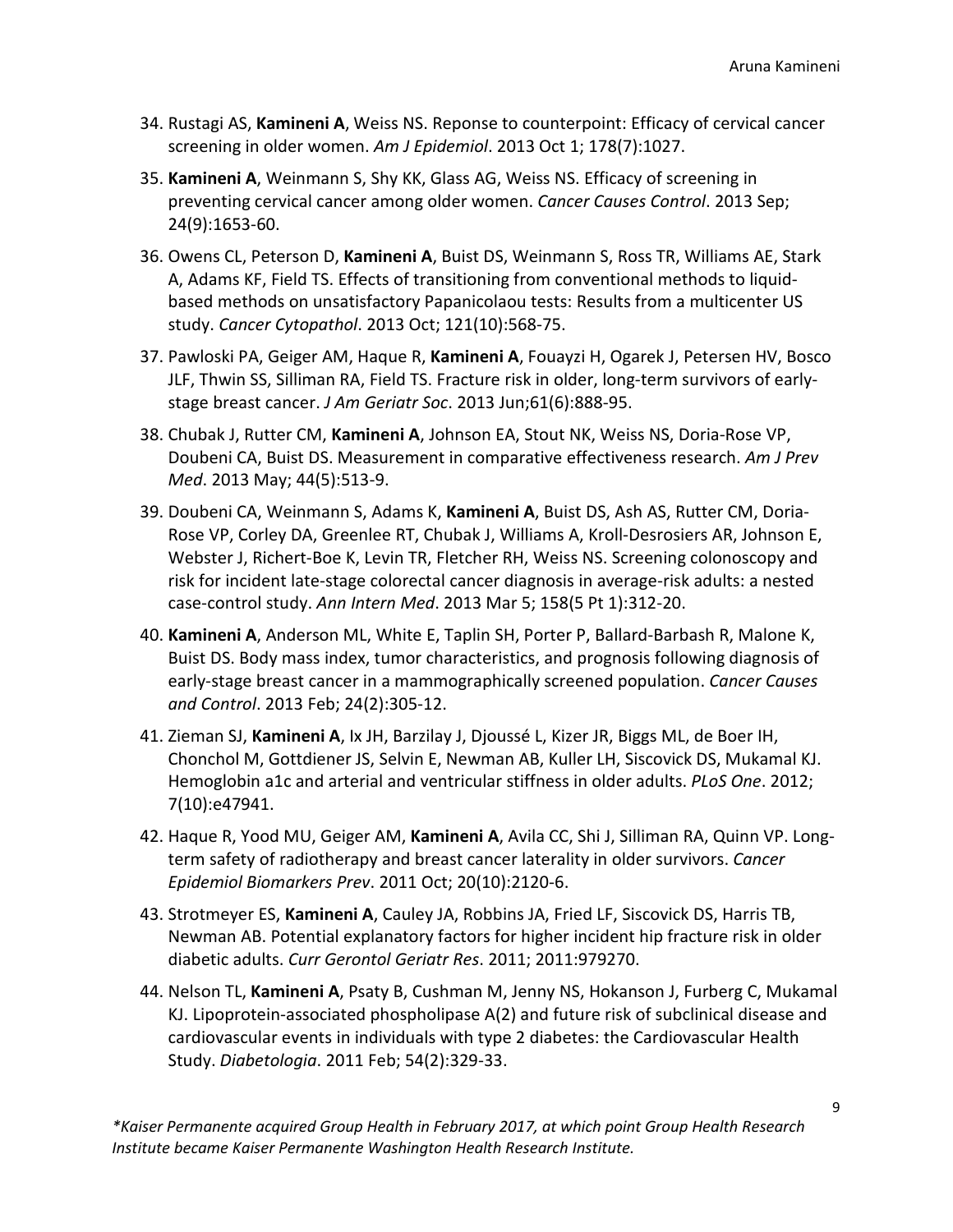- 45. Criqui MH, **Kamineni A**, Allison MA, Ix JH, Carr JJ, Cushman M, Detrano R, Post W, Wong ND. Risk Factor Differences for Aortic Versus Coronary Calcified Atherosclerosis. The Multiethnic Study of Atherosclerosis. *Arterioscler Thromb Vasc Biol*. 2010 Nov; 30(11):2289-96.
- 46. Djoussé L, **Kamineni A**, Nelson TL, Carnethon M, Mozaffarian D, Siscovick DS, Mukamal, KJ. Egg consumption and risk of type 2 diabetes in older adults. *Am J Clin Nutr*. 2010 Aug; 92(2):422-7.
- 47. Fowler-Brown AG, de Boer IH, Catov JM, Carnethon MR, **Kamineni A**, Kuller LH, Siscovick DS, Mukamal KJ. Parity and the Association with Diabetes in Older Women. *Diabetes Care*. 2010 Aug; 33(8):1778-82.
- 48. Aboyans V, **Kamineni A**, Allison M, McDermott MM, Crouse JR, Ni H, Szklo M, Criqui MH. The epidemiology of subclavian stenosis [and its association with markers of subclinical](http://www.ncbi.nlm.nih.gov/pubmed/20138280)  [atherosclerosis: The Multi-Ethnic Study of Atherosclerosis \(MESA\).](http://www.ncbi.nlm.nih.gov/pubmed/20138280) *Atherosclerosis*. 2010 Jul; 211(1):266-70.
- 49. Allison MA, Aboyans V, Granston T, McDermott MM, **Kamineni A**, Ni H, Criqui MH. The relevance of different methods of calculating the ankle-brachial index: The Multi-Ethnic Study of Atherosclerosis. *Am J Epidemiol*. 2010 Feb 1; 171(3):368-76.
- 50. Chow EJ, **Kamineni A**, Daling JR, Fraser A, Wiggins CJ, Mineau GP, Hamre MR, Severson RK, Drews-Botsch C, Mueller BA. Reproductive outcomes in male childhood cancer survivors: a linked cancer-birth registry analysis. *Arch Pediatr Adolesc Med*. 2009 Oct; 163(10):887-94.
- 51. Mueller BA, Chow EJ, **Kamineni A**, Daling JR, Fraser A, Wiggins CL, Mineau GP, Hamre MR, Severson RK, Drews-Botsch C. Pregnancy outcomes in female childhood and adolescent cancer survivors: a linked cancer-birth registry analysis. *Arch Pediatr Adolesc Med*. 2009 Oct; 163(10):879-86.
- 52. Mitchell CT, **Kamineni A**, Palmas W, Cushman M. Tissue factor pathway inhibitor, vascular risk factors and subclinical atherosclerosis: the Multi-Ethnic Study of Atherosclerosis. *Atherosclerosis*. 2009 Nov; 207(1): 77-83.
- 53. Mozaffarian D, **Kamineni A**, Carnethon M, Djoussé L, Mukamal KJ, Siscovick DS. Lifestyle Risk Factors and New-Onset Diabetes Mellitus in Older Adults: the Cardiovascular Health Study. *Arch Intern Med*. 2009 Apr 27; 169(8):798-807.
- 54. Mozaffarian D, **Kamineni A**, Prineas RJ, Siscovick DS. Metabolic Syndrome and Mortality in Older Adults: the Cardiovascular Health Study. *Arch Intern Med*. 2008 May 12; 168(9):969-78.
- 55. Wong TY, **Kamineni A**, Klein R, Sharrett AR, Klein BEK, Siscovick DS, Cushman M, Duncan BB. Quantitative retinal venular caliber and risk of cardiovascular disease in older persons: the Cardiovascular Health Study. *Arch Intern Med*. 2006 Nov 27; 166(21):2388- 94.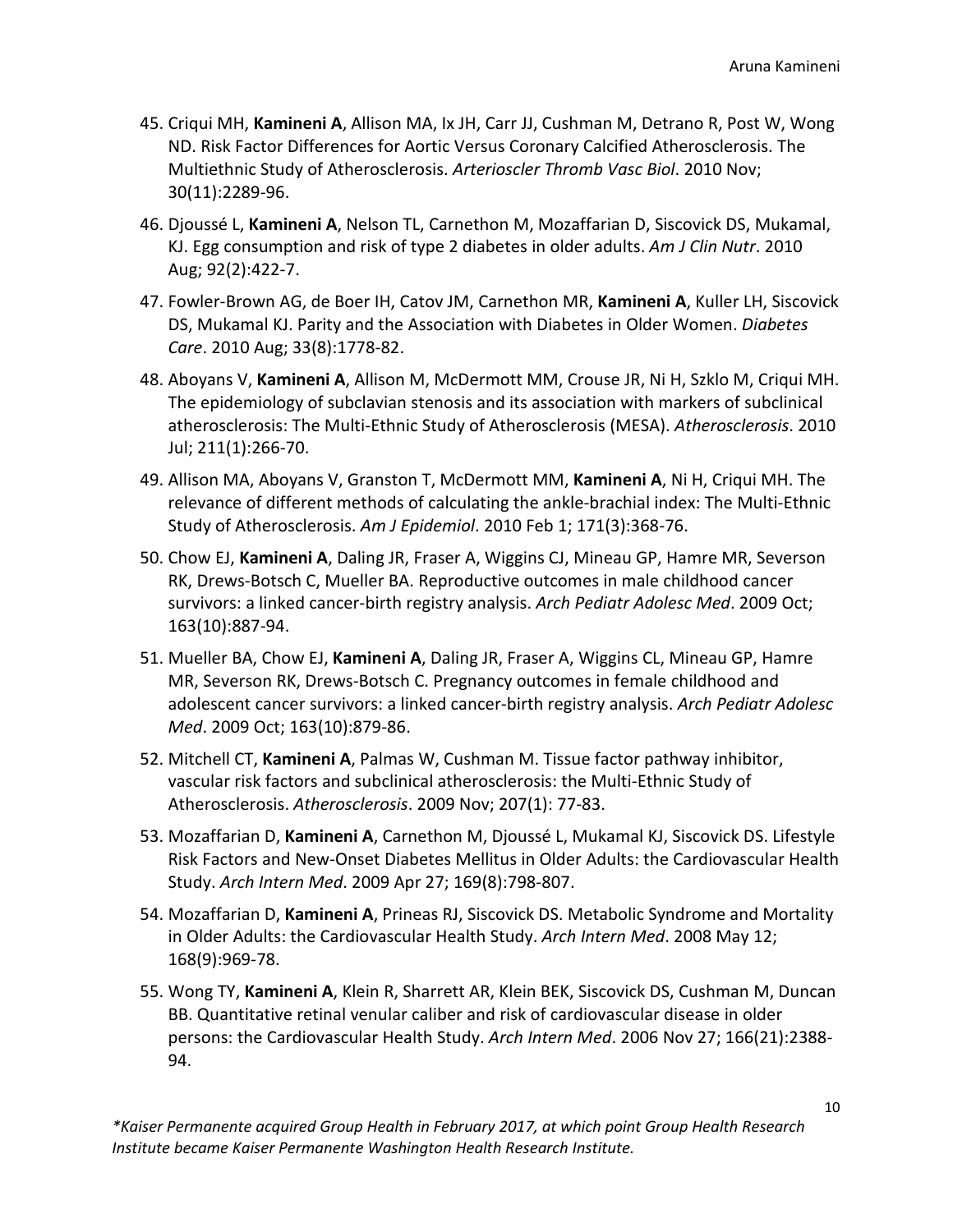- 56. Mueller BA, Simon MS, Deapen D, **Kamineni A**, Malone KE, Daling JR. Childbearing and survival after breast carcinoma in young women. *Cancer*. 2003 Sep 15; 98(6):1131-40.
- 57. **Kamineni A**, Williams MA, Schwartz SM, Cook LS, Weiss NS. The incidence of gastric carcinoma in Asian migrants to the United States and their descendants. *Cancer Causes and Control*. 1999 Feb; 10(1):77-83.

### **Peer-reviewed scholarly publications**

Chubak J, **Kamineni A**, Buist DSM, Anderson ML, Whitlock EP. Aspirin Use for the Prevention of Colorectal Cancer: An Updated Systematic Evidence Review for the U.S. Preventive Services Task Force. Rockville (MD): Agency for Healthcare Research and Quality (US); 2015 Sep.

### **Manuscripts under review**

- 1. Burnett-Hartman AN, **Kamineni A**, Corley DA, Singal AG, Halm EA, Rutter CM, Chubak J, Lee JK, Doubeni CA, Inadomi JM, Doria-Rose VP, Zheng Y. Colonoscopy indication algorithm performance across diverse healthcare systems in the PROSPR Consortium.
- 2. Burnett-Hartman AN, Chubak J, Hua X, Ziebell R, **Kamineni A**, Zhu L, Upton MP, Hardikar S, Newcomb PA. The association between colorectal sessile serrated adenomas/polyps and subsequent advanced colorectal neoplasia.
- 3. Ko C, Doria-Rose VP, Barrett MJ, **Kamineni A**, Enewold L, Weiss NS. Screening colonoscopy and flexible sigmoidoscopy for reduction of colorectal cancer incidence.
- 4. Ko C, Doria-Rose VP, Barrett MJ, **Kamineni A**, Enewold L, Weiss NS. Screening colonoscopy and flexible sigmoidoscopy for reduction of colorectal cancer mortality.

### **Manuscripts in preparation**

- 1. **Kamineni A**, Blasi PR, Gundersen GD, Oliver M, Galloway DA, Madeleine MM. Barriers to human papillomavirus vaccine series completion in an insured population: results from a pilot study.
- 2. **Kamineni A**, Harding BN, Gundersen GD, Oliver M, Graham V, Chubak J. Validation of claims data for identification of cervical biopsies and excisions in a mixed-model healthcare system.
- 3. **Kamineni A**, Gundersen GD, Oliver M. Anal cytology testing and follow-up among HIV+ patients in an integrated healthcare system.
- 4. Wernli KJ, **Kamineni A**, Ichikawa L, Johnson E, Shortreed SM, Green BB, Chubak J, Rutter CM. Patterns of colorectal cancer screening with stool tests in U.S. adults.
- 5. Tiro JA, **Kamineni A**, Chao CR, Wheeler CM, Doria-Rose VP, Silverberg MJ, Pruitt SL, Kim JJ, Winer RL, Beaber EF, Chubak J, Corley DA, Quinn VP, Kobrin S. Characterizing HPV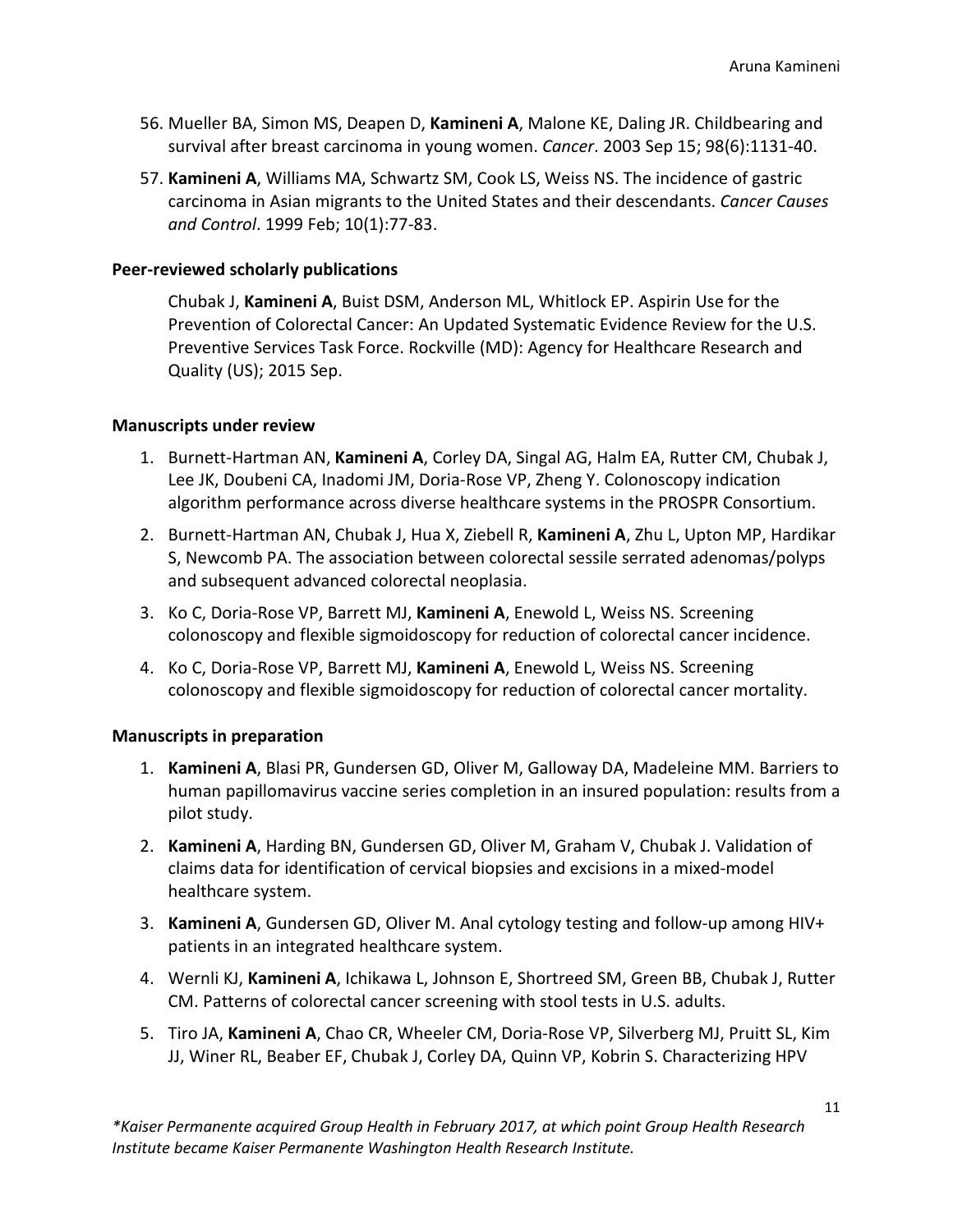vaccine dosing patterns among young adult women in the PROSPR I Cervical Consortium.

### **CONFERENCES AND SYMPOSIA**

### **Oral Presentations**

- 1. **Kamineni A**, Blasi PR, Gundersen GD, Oliver M, Galloway DA, Madeleine MM. Barriers to human papillomavirus vaccine series completion in an insured population: results from a pilot study. Increasing HPV Vaccination in the United States: A Collaboration of NCIfunded Cancer Centers, 2018 Consortium Meeting, June 7-8, 2018, Salt Lake City, Utah.
- 2. Wernli KJ, Hubbard R, Johnson E, Chubak J, **Kamineni A**, Rutter CM. Patterns of colorectal cancer screening uptake in men and women newly-eligible for screening. American Society for Preventive Oncology, 37<sup>th</sup> Annual Meeting, Memphis, TN, March 2013.
- 3. Wernli KJ, Hubbard R, Johnson E, Chubak J, **Kamineni A**, Rutter CM. Patterns of colorectal cancer screening uptake in men and women newly-eligible for screening. 19<sup>th</sup> Annual HMO Research Network Conference, April 16-18, 2013, San Francisco, California.
- 4. Haque R, Prout M, Geiger AM, **Kamineni A**, Thwin SS, Avila CC, Silliman RA, Quinn VP, Yood MU. Impact of Comorbidities on Cardiovascular Disease Risk in Older Breast Cancer Survivors and Age-Matched Comparisons. 18<sup>th</sup> Annual HMO Research Network Conference, April 29-May 2, 2012, Seattle, Washington.
- 5. **Kamineni A**, Weinmann S, Shy KK, Mandelson MT, Glass AG, Weiss NS. Cervical Cancer Screening Efficacy in Older women. 17<sup>th</sup> Annual HMO Research Network Conference, Plenary, March 23-25, 2011, Boston, Massachusetts.
- 6. **Kamineni A**, Weinmann S, Shy KK, Mandelson MT, Glass AG, Weiss NS. Cervical Cancer Screening Efficacy in Older women. American Society of Preventive Oncology. 35<sup>th</sup> Annual Meeting, March 5-8, 2011, Las Vegas, Nevada.

### **Poster Presentations**

- 1. **Kamineni A**, Tiro JA, Beaber EF, Silverberg MJ, Wheeler CM, Chao CR, Chubak J, Skinner CS, Corley DA, Kim JJ, Balasubramanian BA, Doria-Rose VP. Cervical Cancer Screening Research in the PROSPR I Consortium: Rationale, Methods, and Baseline Findings from a U.S. Cohort. International Papillomavirus Conference, October 2-6, 2018, Sydney, Australia.
- 2. **Kamineni A**, Blasi PR, Gundersen GD, Oliver M, Galloway DA, Madeleine MM. Barriers to Human Papillomavirus Vaccine Series Completion in an Insured Population: Results from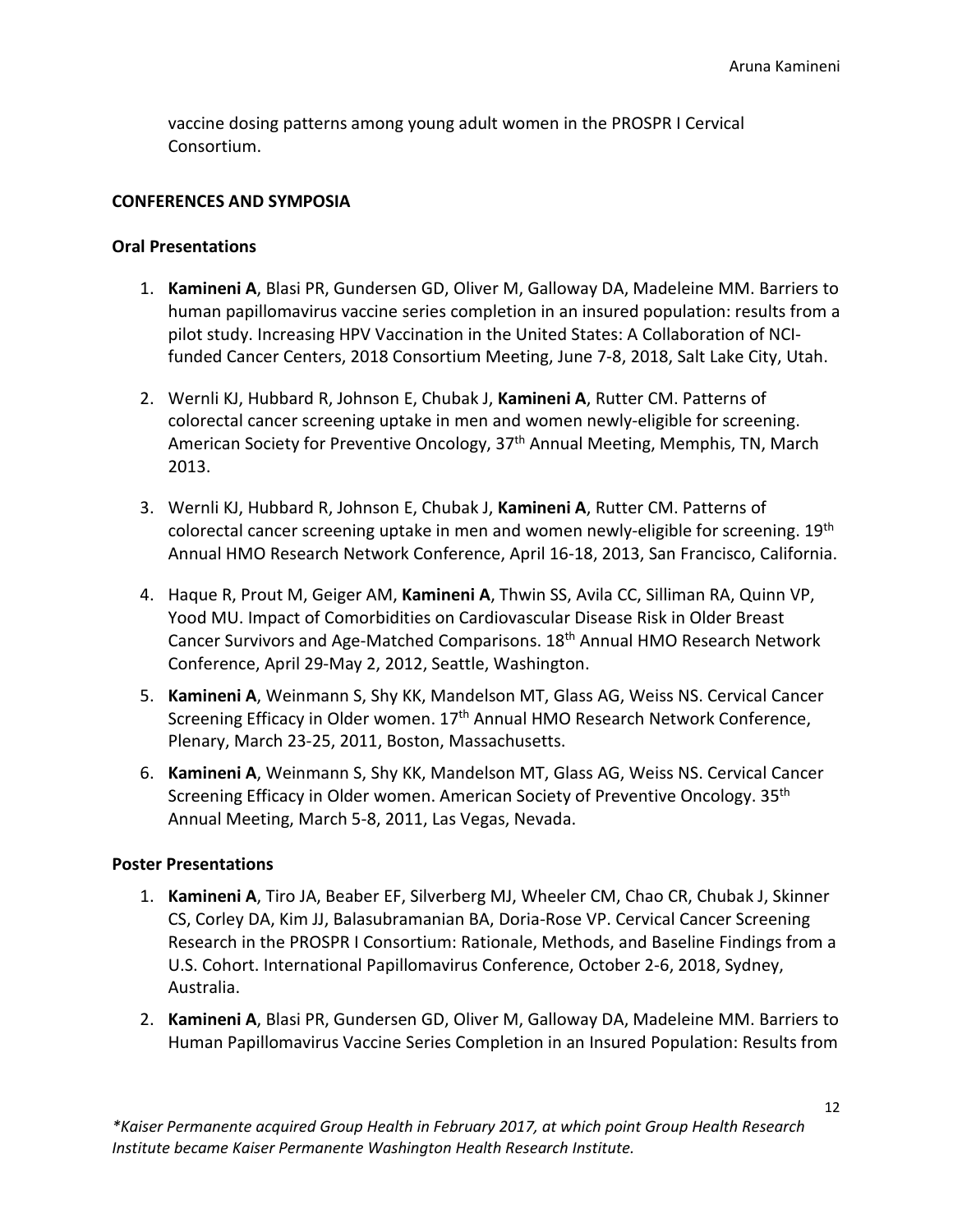a Pilot Study. International Papillomavirus Conference, October 2-6, 2018, Sydney, Australia.

- 3. Burnett-Hartman AN, Chubak J, Hua X, **Kamineni A**, Ziebell R, Hardikar S, Newcomb PA. The Association Between Sessile Serrated Adenomas/Polyps and Subsequent Advanced Colorectal Neoplasia. Digestive Disease Week. June 2-5, 2018, Washington, DC.
- 4. **Kamineni A**, Gundersen G, Oliver M, Madziwa L, Graham V. Cervical Pathology Data Capture in a Mixed-Model Healthcare Delivery System. Health Care Systems Research Network Conference. April 11-13, 2018, Minneapolis, Minnesota.
- 5. Wernli KJ, **Kamineni A**, Johnson E, Shortreed SM, Green BB, Chubak J, Rutter CM. Current patterns of colorectal cancer screening in an insured population. American Society for Preventive Oncology Conference, March 2016, Columbus, Ohio.
- 6. Wernli KJ, Hubbard RA, Johnson E, Chubak J, **Kamineni A**, Green BB, Rutter CM. Patterns of colorectal cancer screening uptake in newly-eligible men and women. International Cancer Screening Network Conference. 2015, Rotterdam, The Netherlands.
- 7. Chubak J**,** Garcia M, Burnett-Hartman A, Zheng Y, Halm EA, Corley DA, **Kamineni** A, Singal AG, Green BB, Doubeni CA, Klabunde CN, Rutter CM. Factors associated with time to colonoscopy after a positive fecal occult blood test. American Society of Preventive Oncology Conference. 2015, Birmingham, Alabama.
- 8. **Kamineni A**, Wheeler CM, Tiro JA, Silverberg MJ, Chao CR, Kim JJ, Thornquist M, Doria-Rose VP. Cervical cancer screening research in the PROSPR consortium. HMO Research Network Conference, March 11-13, 2015, Long Beach, California.
- 9. **Kamineni A**, Wheeler CM, Tiro JA, Silverberg MJ, Chao CR, Kim JJ, Thornquist M, Doria-Rose VP. Cervical cancer screening research in the PROSPR consortium. 6<sup>th</sup> PROSPR Scientific Meeting, October 20-22, 2014, Bethesda, Maryland.
- 10. **Kamineni A**, Halgrim S, Gundersen G, Fuller S, Hart G, Carrell D, Rutter CM. Coordinating heterogeneous data and mixed collection methods to support population-based cancer research. 6<sup>th</sup> PROSPR Scientific Meeting, October 20-22, 2014, Bethesda, Maryland.
- 11. Burnett-Hartman AN, Chubak J, **Kamineni A**, Ziebell R, Upton MP, Zhu L-C, Newcomb A. Short-term risk of colorectal cancer in colonoscopy patients with sessile serrated polyps. American Society of Preventive Oncology Conference. 2014, Arlington, Virginia.
- 12. Halgrim S, Reeh S, Kelem R, Wong R, **Kamineni A,** Immanuel V, Pattilo C, Pardee R, Carrell D, Rutter C. Organization-wide collaboration to convert binary clinical notes to research-ready text. HMO Research Network Conference, April 1-3, 2014, Phoenix, Arizona.
- 13. Mazor K, Roblin D, **Kamineni A,** Greene S, Reid R, Anau J, Robinson B, Gallagher T. Encouraging patients to report concerns: Development and pilot testing of the we want to know campaign. HMO Research Network Conference, April 16-18, 2013, San Francisco, California.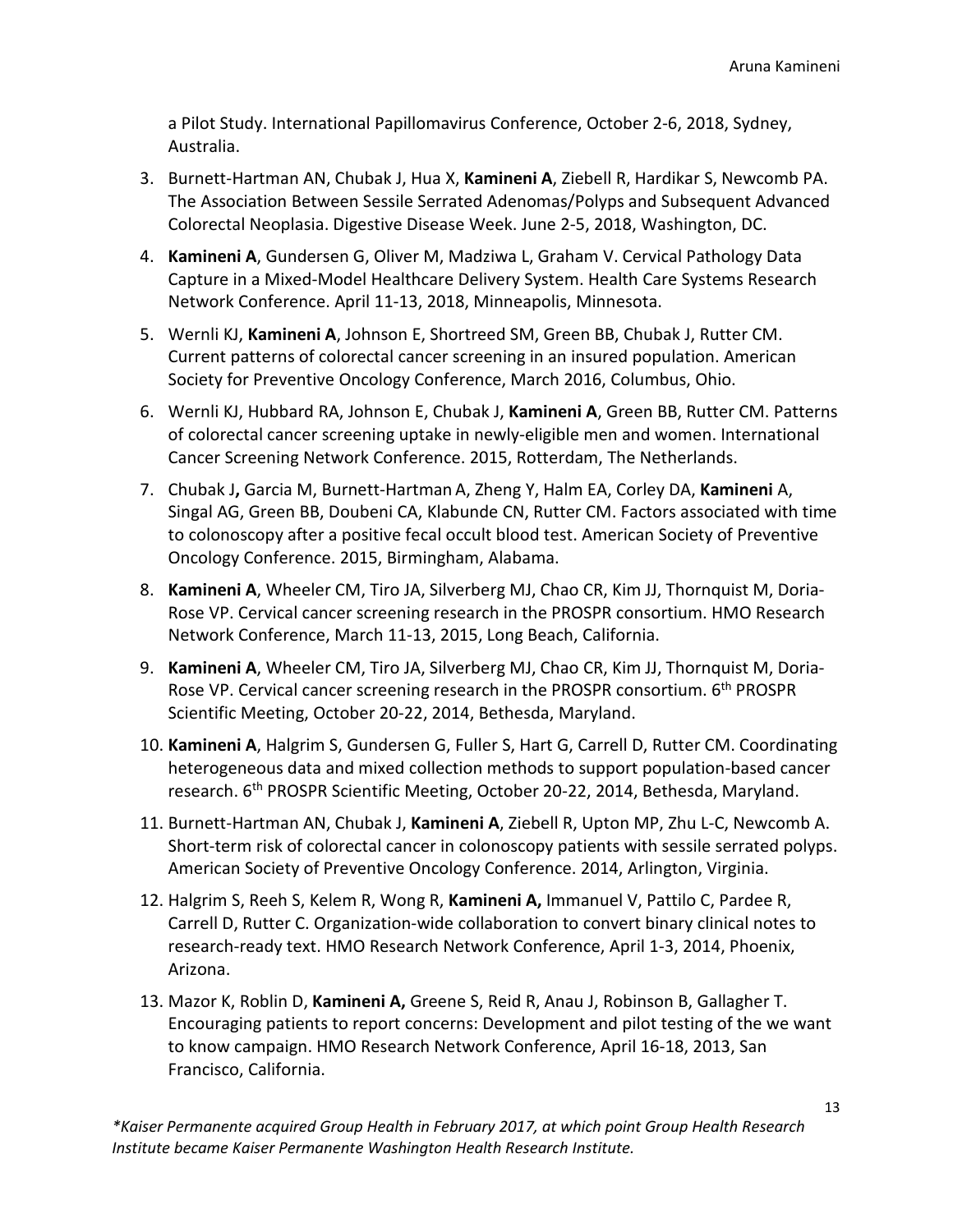- 14. Wernli K, Hubbard R, Johnson E, Chubak J, **Kamineni A,** Rutter C. Patterns of colorectal cancer testing in men and women newly eligible for screening. HMO Research Network Conference, April 16-18, 2013, San Francisco, California.
- 15. **Kamineni A**, Halgrim S, Gundersen G, Fuller S, Hart G, Carrell D, Rutter CM. Coordinating heterogeneous data and mixed collection methods to support population-based cancer research. HMO Research Network Conference, April 16-18, 2013, San Francisco, California.
- 16. Owens C, Peterson D, Ross T, Buist DSM, Weinmann S, **Kamineni A,** Williams A, Stark A, Adams K, Field T. Effects of transitioning from conventional methods to liquid-based methods on unsatisfactory Pap tests: Results from a multicenter US study. HMO Research Network Conference, April 16-18, 2013, San Francisco, California.
- 17. Halgrim S, Pham E, **Kamineni A**, Gundersen G, Carrell D, Rutter C. Extracting Signs and Symptoms from Colonoscopy Reports Using NLP. HMO Research Network Conference, April 16-18, 2013, San Francisco, California.
- 18. Rustagi AS, **Kamineni A**, Weinmann S, Reed SR, Newcomb PA, Etzioni RB, Weiss NS. Efficacy of cervical cancer screening to prevent cervical cancer mortality among women ages 55 to 79 years: A population-based, case-control study. International Cancer Screening Network Conference, October 23-25, 2012, Sydney, Australia.
- 19. Chubak J, Hubbard R, **Kamineni A**, Wernli K, Rutter CM. Defining and calculating measures of screening participation for international comparative effectiveness research. International Cancer Screening Network Conference. October 23-25, 2012, Sydney, Australia.
- 20. Chubak J, Rutter CM, **Kamineni A**, Johnson EA, Stout NK, Weiss NS, Doria-Rose VP, Doubeni CA, Buist DSM. Relative effectiveness measures: defining and understanding the essential features for comparative effectiveness research. International Cancer Screening Network Conference. October 23-25, 2012, Sydney, Australia.
- 21. Weinmann S, Masterson E, Gold H, **Kamineni A**, Williams A, Stout N, Stark A, Field T, Richert-Boe K. Cervical Cancer Testing and Follow-up in Four Managed Care Plans, 1998– 2007. HMO Research Network Conference, April 29-May 2, 2012, Seattle, Washington.
- 22. Adams K, Johnson E, Chubak, J, Doubeni C, **Kamineni A,** Williams A, Weinmann S, Klabunde C, Doria-Rose VP, Rutter C. Development of an algorithm to classify colonoscopy indication using CRN health plan coded data. HMO Research Network Conference, April 29-May 2, 2012, Seattle, Washington.
- 23. Buist D, Tuzzio L, Greenlee R, Field T, Williams A, Weinmann S, Stout N, **Kamineni A,** Doubeni C. Cancer Screening Guideline Development, Implementation and Dissemination: Connection Points for Researchers and Health Care Delivery Systems for Comparative Effectiveness Research. HMO Research Network Conference, April 29-May 2, 2012, Seattle, Washington.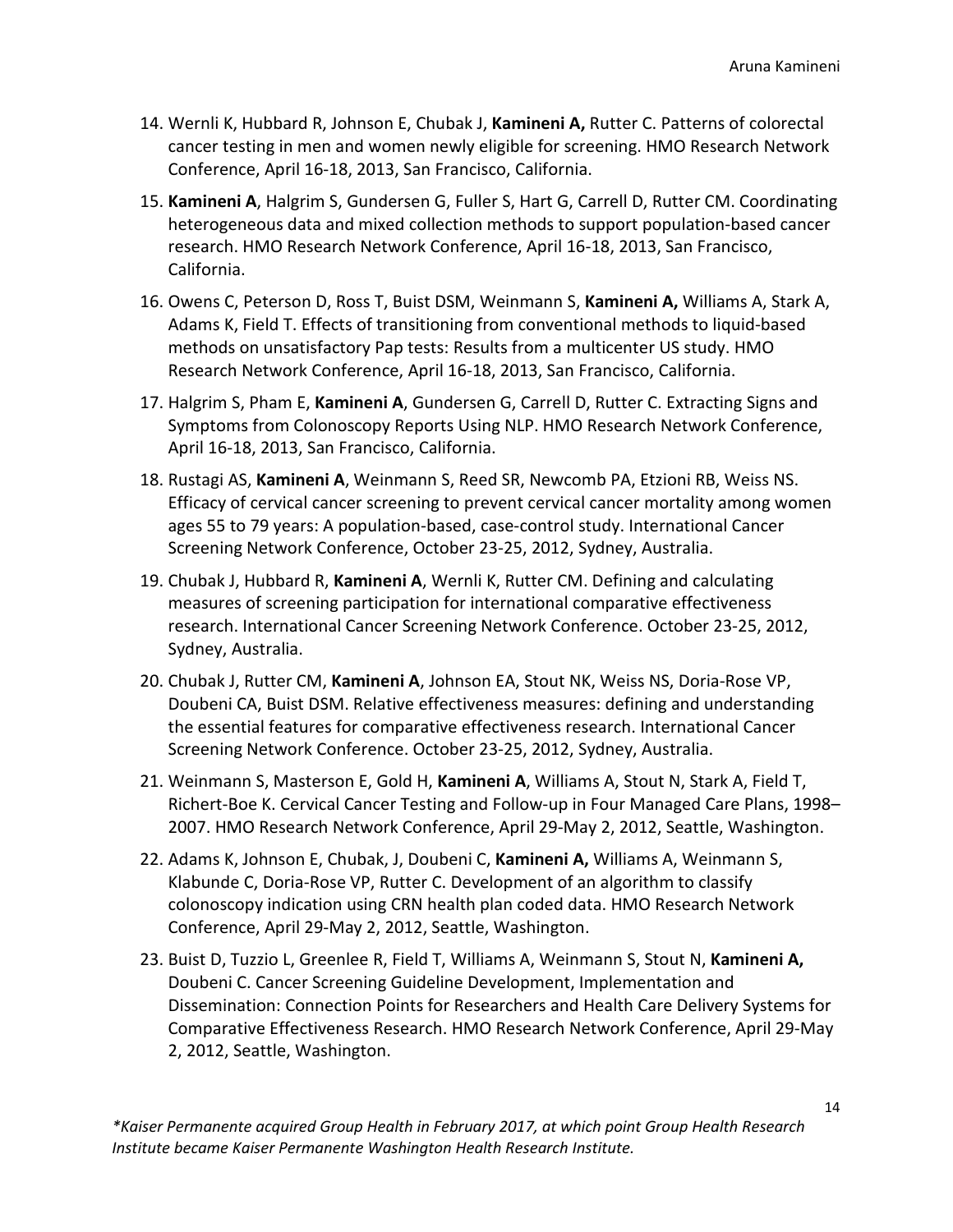- 24. Haque R, Ulcickas Yood M, **Kamineni A**, Avila C, Shi J, Silliman R, Quinn V. 10-year safety of radiotherapy among older breast cancer survivors. HMO Research Network Conference, March 23-25, 2011, Boston, Massachusetts.
- 25. Mueller BA, Simon MS, Deapen DM, Kelly JM, Cushing KL, Voigt LS, **Kamineni A**, Daling JR. Department of Defense Breast Cancer Research Program: An Era of Hope, October 31-November 4, 1997, Washington DC.
- 26. Goode EL, **Kamineni A**, Rudolph RE. Risk factors for gastrointestinal anomalies and abdominal wall defects. Third Annual Washington State Joint Conference on Health, September 30-October 2, 1996, Tacoma, Washington.

### **PROFESSIONAL ACTIVITIES:**

#### **Manuscript Reviewer**

| 2017             | Journal of the National Cancer Institute |
|------------------|------------------------------------------|
| 2017             | Journal of Women's Health                |
| $2015 - 2017$    | Preventive Medicine                      |
| $2014$ – present | Cancer                                   |
| $2012$ – present | <b>Cancer Causes and Control</b>         |
| $2011$ – present | American Journal of Epidemiology         |

#### **Membership in Professional Organizations**

| $2014$ – present | International Papillomavirus Society     |
|------------------|------------------------------------------|
| $2011$ – present | Academy Health                           |
| $2010$ – present | American Society for Preventive Oncology |
| $1999 - present$ | Society for Epidemiologic Research       |

### **Service**

#### *National*

| 2019          | Member, 2019 International Cancer Screening Network Conference<br><b>Planning Committee</b> |
|---------------|---------------------------------------------------------------------------------------------|
| $2018 - 2019$ | Member, 2019 Health Care Systems Research Network Conference<br><b>Planning Committee</b>   |
| 2016          | Abstract reviewer, American Society for Preventive Oncology Annual<br>Meeting               |